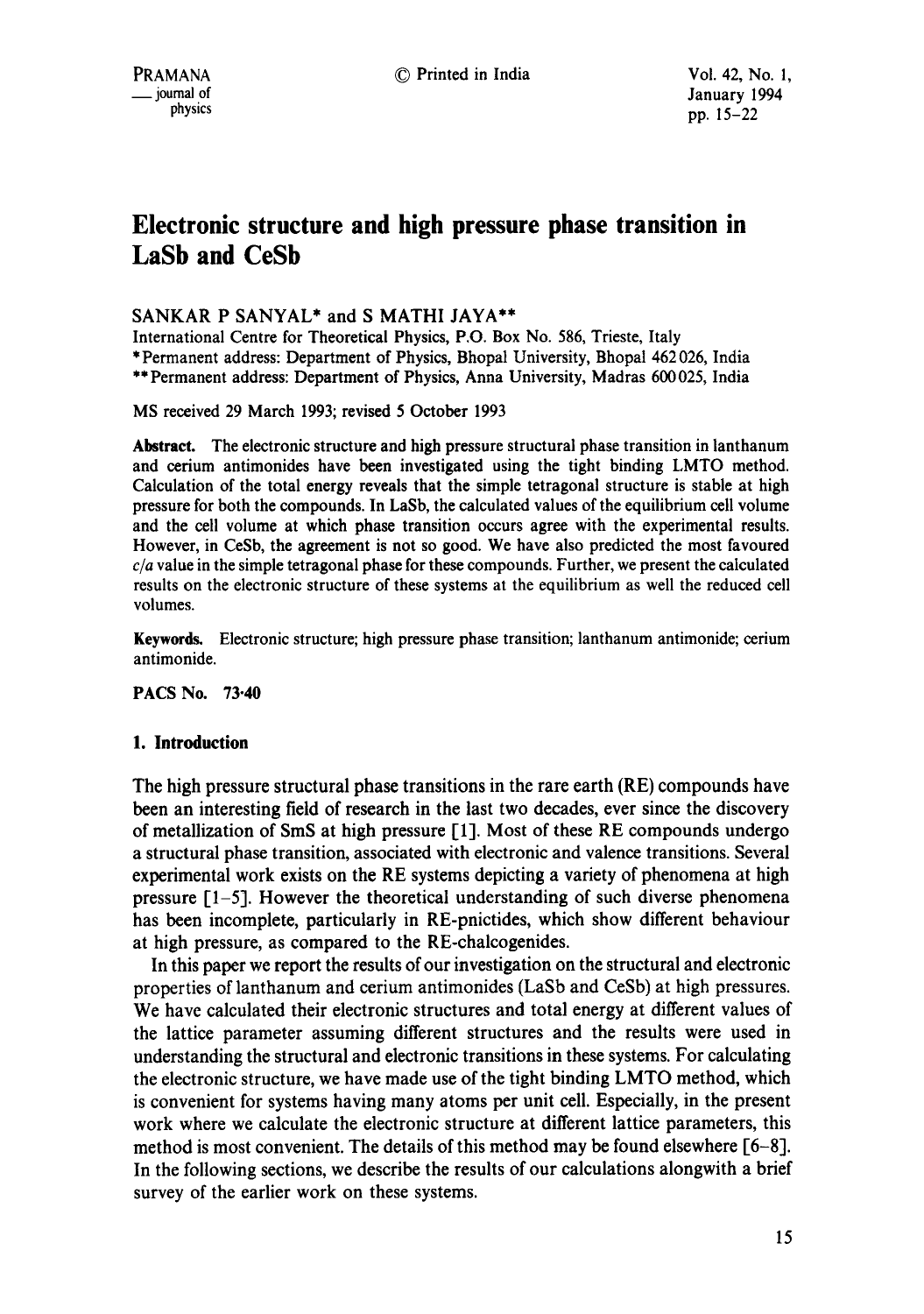# **2. Survey of earlier work and outline of the present study**

Both these systems, namely LaSb and CeSb crystallize in the NaCI structure at ambient conditions and the values of the lattice parameters are 6.49 Å and 6.42 Å for LaSb and CeSb respectively. Both these systems exhibit a structural phase transition around 11 GPa and transform to simple tetragonal  $(ST)$  phase  $[4, 5]$ . A volume discontinuity is associated with this phase transition. So far as their electrical properties are concerned, LaSb has a metallic character with a very low density of states at the Fermi energy  $(N(E<sub>F</sub>))$  and the metallicity in this compound is caused by the slight overlap of the Sb 5p bands with the La 5d bands. On the other hand CeSb is known to have semi-metallic character with unusual magnetic properties [5].

In the present work we explain the observed structural transition in these systems from the calculation of the total energy as a function of cell volume. In addition, we have obtained the variation of  $N(E_F)$  and the integrated density of states with the change in cell volume. We present the calculated band structure and density of states at the normal pressure.

## **3. The electronic structure**

The electronic structures of both these systems were calculated at different cell volumes ranging from  $110\%$  to  $70\%$  of the equilibrium cell volume, in two different structures, viz. NaCI and simple tetragonal phases. In our calculations, the eigenvalues were calculated at 64 k-points uniformly distributed in the irreducible wedge of the Brillouin zone. The sphere radii of the atoms were so chosen that there is a maximum overlap between the spheres and the charge transfers in proper direction. The sphere radii of the atoms used in the calculation at the equilibrium cell volume are  $3.704$  a.u. for La and  $3.899$  a.u. for Sb in LaSb and  $3.664$  a.u. for Ce and  $3.857$  a.u. for Sb in CeSb. For calculating the electronic structure at different cell volumes, the sphere radii were correspondingly changed keeping the radii ratio same.

The band structure and density of states corresponding to the equilibrium cell volume in NaCI phase for LaSb and CeSb are shown in figures 1 to 4. The low-lying band in both cases is due to the 5s orbital of Sb. The conduction bands are formed



**Figure** 1. Band structure of LaSb in NaC1 phase.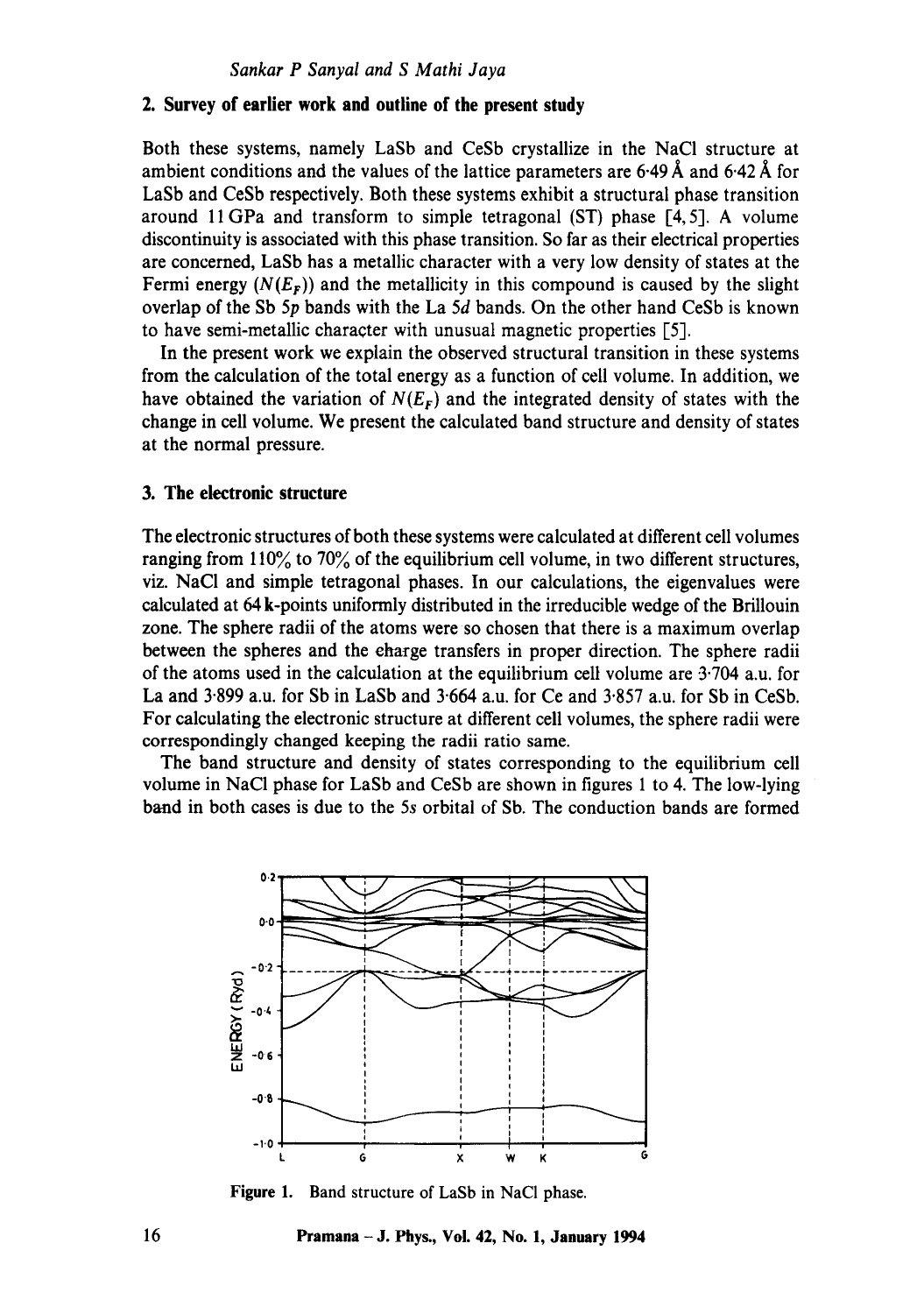



**Figure 2.**  Density of states of LaSb in NaCI phase.



Figure 3. Band structure of CeSb in NaCI phase.

**Pramana - J. Phys., Vol. 42, No. 1, January 1994** 17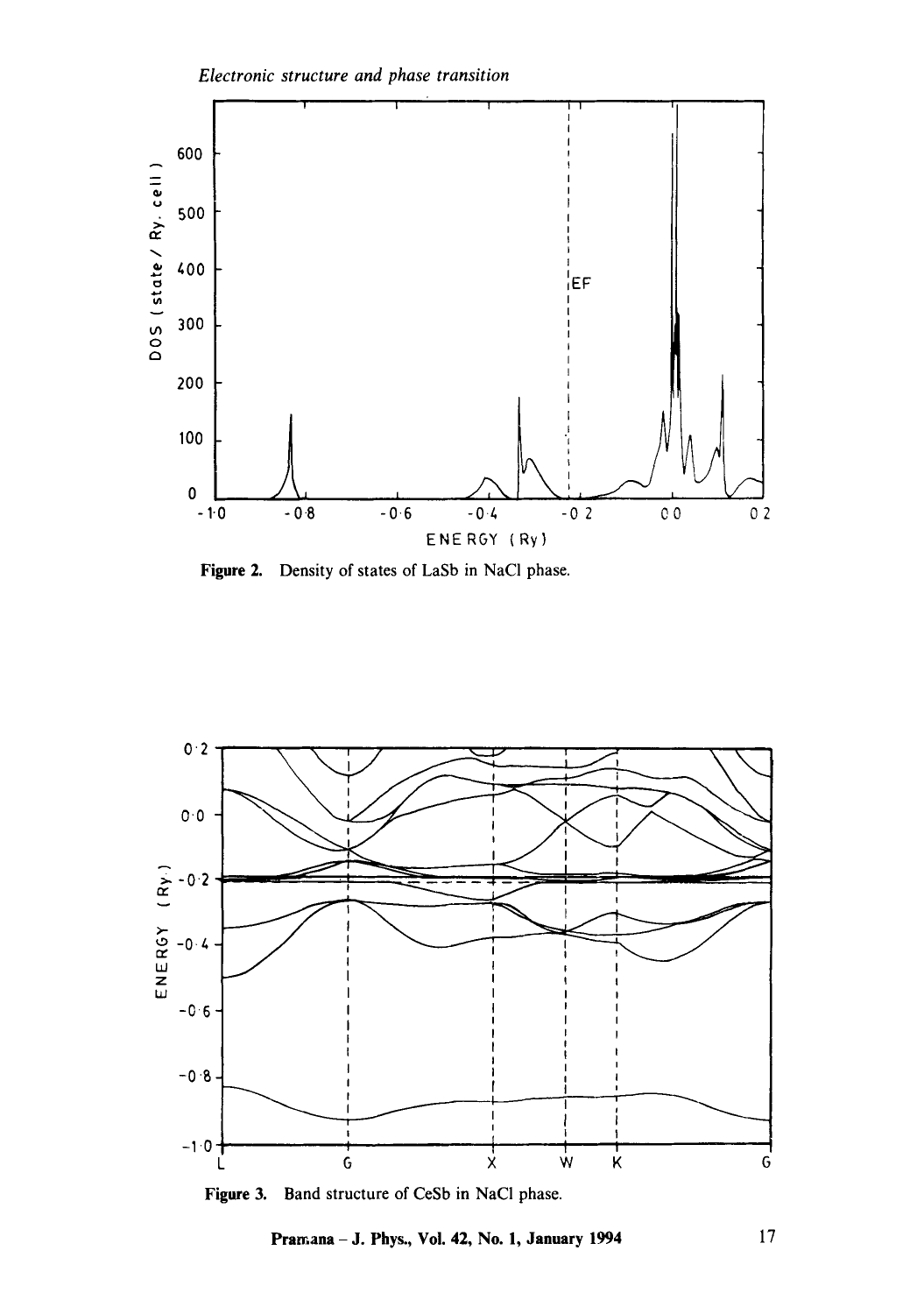

**Figure 4.**  Density of states of CeSb in NaCI phase.

**Table 1.**  $N(E_F)$  and integrated density of states of LaSb and CeSb at two different cell volumes.

## *LaSb*

Cell volume (NaCl)  $(a.u)^3$ : 444.6935  $N(E_F)$ : 0.339 states/Ryd-Cell Cell volume (ST)  $(a.u)^3$ : 378.9983 *N(Er):* 7.372 States/Ryd-cell *CeSb*  Cell volume (NaCl)  $(a.u)^3$ : 401.6416  $N(E_F)$ : 264.508 states/Ryd-cell Cell volume  $(ST)$   $(a.u)^3$ : 357.132 *NaCl phase*  Number of states (electrons/cell) La Sb Ce Sb s 0.3040 1.7451 0.3121 1.738 p 0.5062 3.8713 0.4884 3.7471 d 1.2089 0.1479 1.3793 0.240<br>f 0.2161 - 1.095  $f = 0.2161 -$ *Simple tetragonal phase*  Number of states (electrons/cell) La Sb Ce Sb s 0.2610 1.7481 0.2681 1.685 p 0-3711 3.6103 0-3931 3.4461 d 1.4229 0.3329 1.6819 0.405  $f = 0.2531 - -1.121$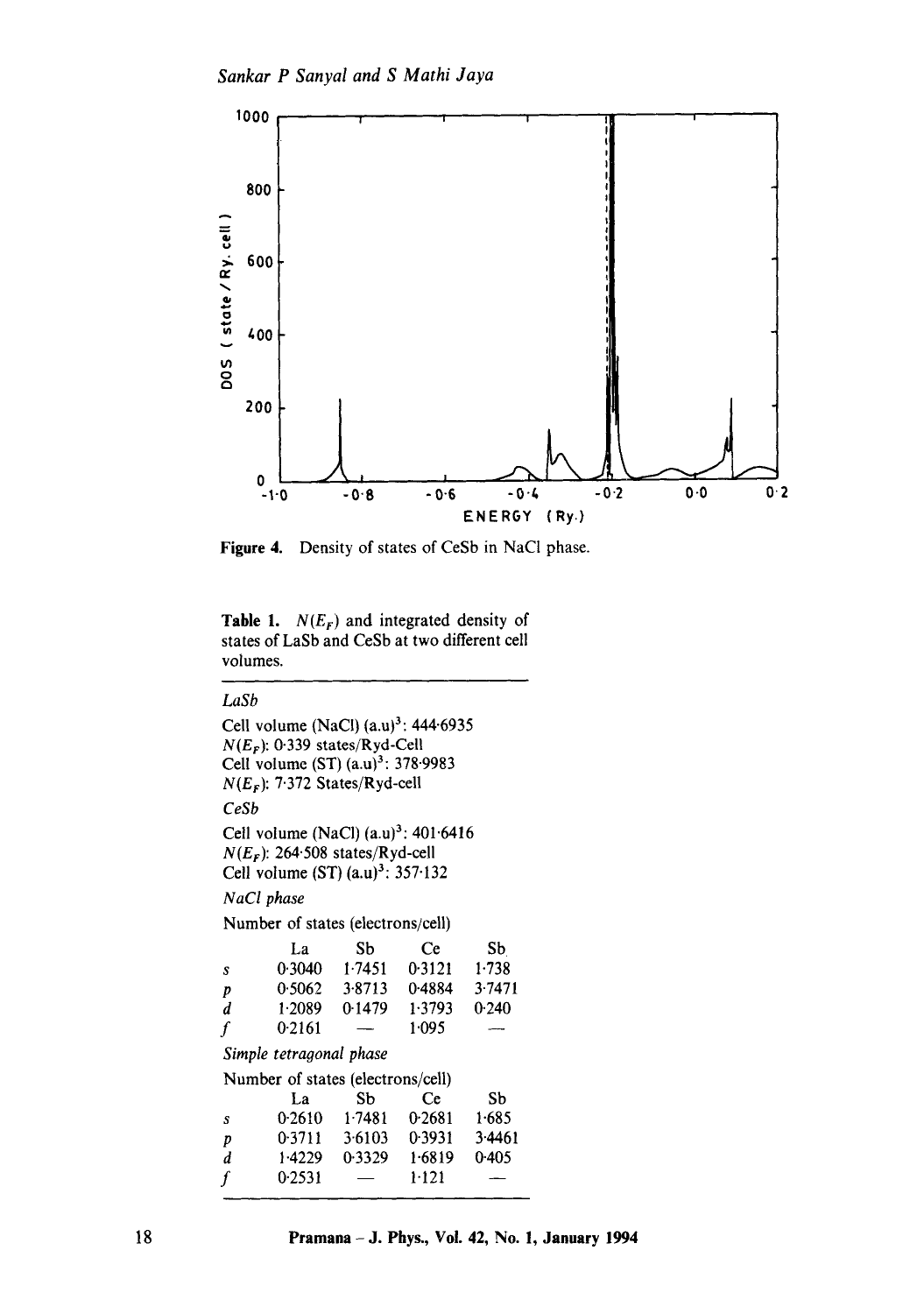#### *Electronic structure and phase transition*

by the Sb 5p and La (or Ce) 5d orbitals. It may be seen from figure 1 that in LaSb the hybridization branch of La is substantially above the Fermi level. These factors have resulted in very low density of states at the Fermi level for LaSb. However, in CeSb, the Fermi level lies at the bottom of the narrow Ce 4f band and hence leads to a large value of the density of states at the Fermi level. The density of states at the Fermi level corresponding to the equilibrium cell volumes are 0.339 states/Rydcell for LaSb and 264.508 states/Ryd-call for CeSb. In table 1 we have given the integrated density of states at two different cell volumes corresponding to NaCI and ST phases. It can be noted from table ! that at high pressures the density of states at the Fermi level is increased in LaSb whereas it is decreased in CeSb. The increase in Sb5p and La5d hybridization in LaSb and the broadening of the Ce4f bands at high pressure are the major causes of decrease in density of states at  $E_F$  in CeSb.

As the high pressure phase of both the systems is simple tetragonal (ST), it is desirable to have the band structure and density of states in this phase. Therefore we have calculated the band structures and density of states corresponding to the ST phase and reported them elsewhere [9].

## **4. Total energy and structural stability**

As mentioned earlier, the total energy of these two systems were evaluated at various lattice parameters in two different structures and calculated values of the total energy for LaSb and CeSb are plotted in figures 5 and 6. In these figures the total energies are plotted with respect to the corresponding equilibrium cell volumes. For calculating of the total energy in the ST phase, we have used the *c/a* value of 0.8158 for LaSb and  $0.8161$  for CeSb, which are the experimental values [4]. It may be seen from



**Figure 5.**  Total energy as a function of cell volume for LaSb.

**Pramana – J. Phys., Vol. 42, No. 1, January 1994** 19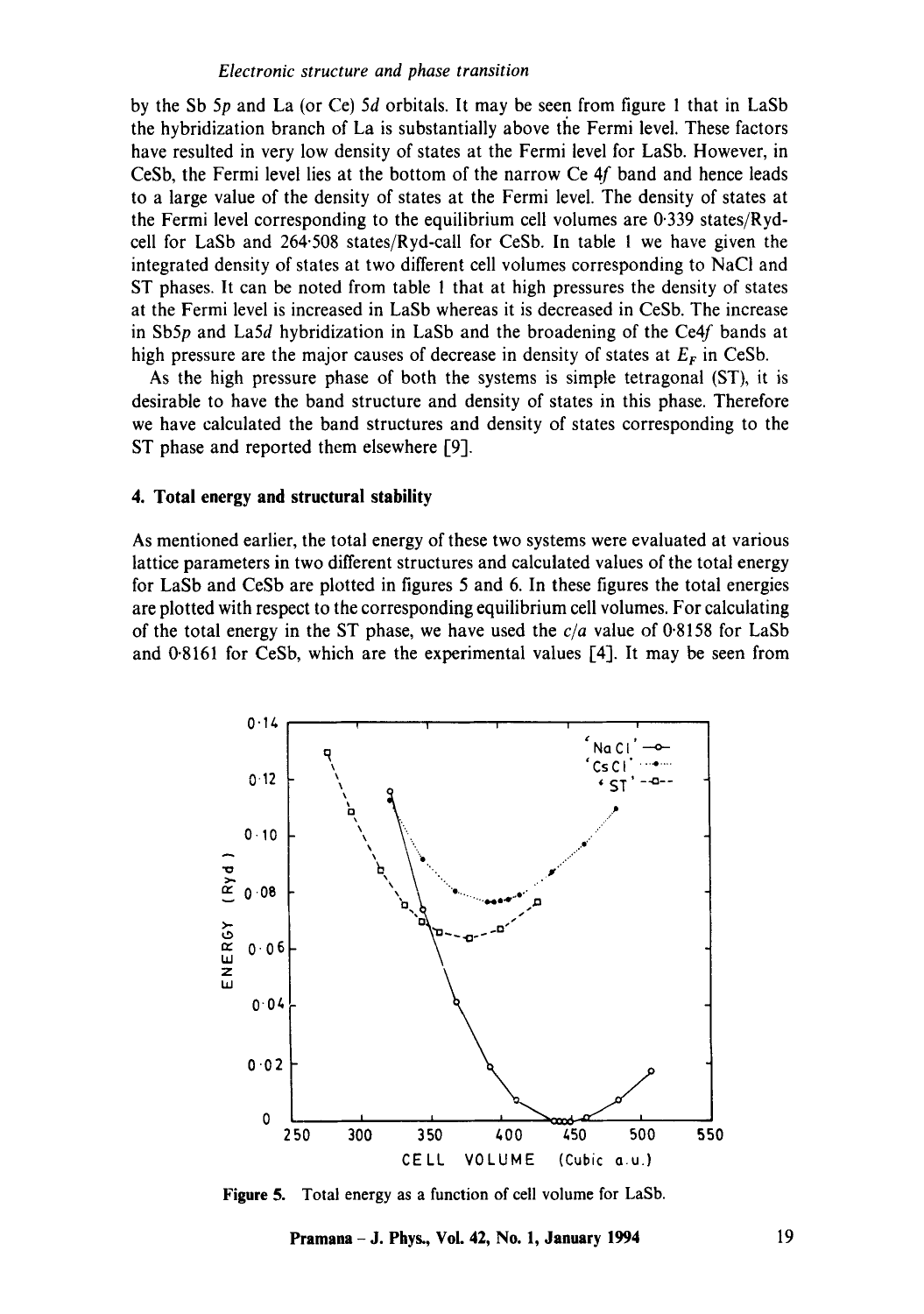*Sankar P Sanyal and S Mathi Jaya* 



Figure 6. Total energy as a function of cell volume for CeSb.



Figure 7. Total energy as a function *c/a* ratio for LaSb and CeSb.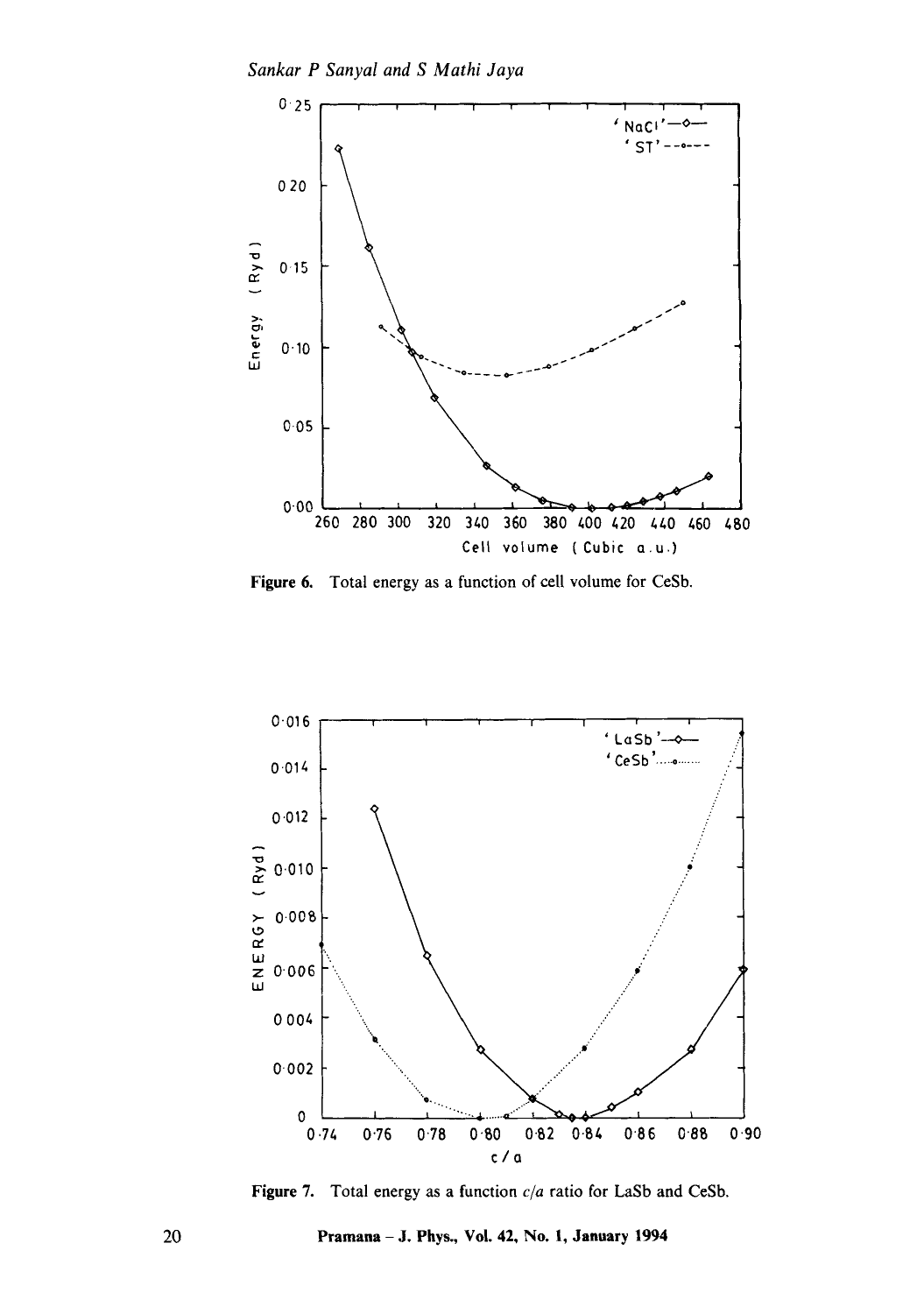## *Electronic structure and phase transition*

figures 5 and 6 that the equilibrium cell volumes for LaSb and CeSb are respectively 444.694 and 401.642 (a.u.)<sup>3</sup>. The experimental values of the cell volumes are  $461.143$  $(a.u)<sup>3</sup>$  and 446.413  $(a.u)<sup>3</sup>$  for LaSb and CeSb respectively. In LaSb, our calculated value of the cell volume agree with the experimental value whereas in CeSb the agreement is not so good. It may be noted from figures 5 and 6 that both the systems transform to the ST phase at high pressure. In LaSb the transition occurs at the cell volume of  $351.135$  (a.u.)<sup>3</sup> and in CeSb it occurs at  $306.425$  (a.u.)<sup>3</sup>. According to the experimental results, the transition occurs at the cell volume of  $357.416$  (a.u.)<sup>3</sup> for LaSb and  $345.901$  (a.u)<sup>3</sup> for CeSb. It may be pointed out that in LaSb, our calculated value of the cell volume at which the phase transition occurs agree with the experimental results. Whereas in CeSb, the predicted cell volume is found to be smaller than that of the experimental one. The discrepancies may be attributed to the limitations of the density functional approach (DFA) to the electronic structure for these systems. However, it may be noted that, our calculations are not fully relativistic. Further, we have not considered any spin splitting in our calculations.

We have also investigated the most favoured value of the *c/a* ratio in the ST phase for both LaSb and CeSb. To determine the said ratio, we have calculated the total energy as a function of  $c/a$  value in the ST phase keeping the cell volume fixed at  $351.135$  (a.u)<sup>3</sup> for LaSb and  $306.425$  (a.u)<sup>3</sup> for CeSb. The calculated results are plotted in figure 7 which shows that in LaSb, the most favoured *c/a* value is 0.837 and for CeSb, it is 0"802. The experimental values are 0.8157 for LaSb and 0"8161 for CeSb. In both cases, our calculated values agree with the experimental observations.

## **5. Summary and conclusion**

The electronic structure and total energy of the rare earth compounds LaSb and CeSb are evaluated at two different structures. The results were used to get the equilibrium cell volume and to predict the possible structural transitions in these systems. Our calculations have shown that both LaSb and CeSb undergo a structural transition from NaCl to ST phase at high pressure. The calculated results agree with the experimental observation. We have also predicted the most favoured *c/a* ratio in these systems in the tetragonal phase. It may be noted from figure 3 that the narrow Ce 4f bands lie very close to the Fermi level and this gives rise to large density of states at the Fermi energy in CeSb. From our study we have found  $s \rightarrow d$  and  $s \rightarrow f$ electron transfer at high pressure in both compounds. This may be seen from table I where the  $d$  and  $f$  electron numbers have increased in the high pressure ST phase.

## **Acknowledgement**

The authors would like to thank Drs O K Anderson and O Jepsen for providing the computer codes.

## **References**

- [1] A Jayaraman, in *Hand Book on the physics and chemistry of rare earths* edited by K A Gschneidner Jr. and Leroy Eyring (North Holland, Amsterdam, 1979)
- [2] J M Leger, R Epain, J Loriers, D Ravot and J Rossat-Mignold, *Phys. Rev.* B28, 7125 (1983)
- [3] M Croft and A Jayaraman, *Solid State Commun.* 35, 203 (1980)
- [4] J M Leger, D Revot and J Rossat-Mignold, *J. Phys.* C17, 4935 (1984)